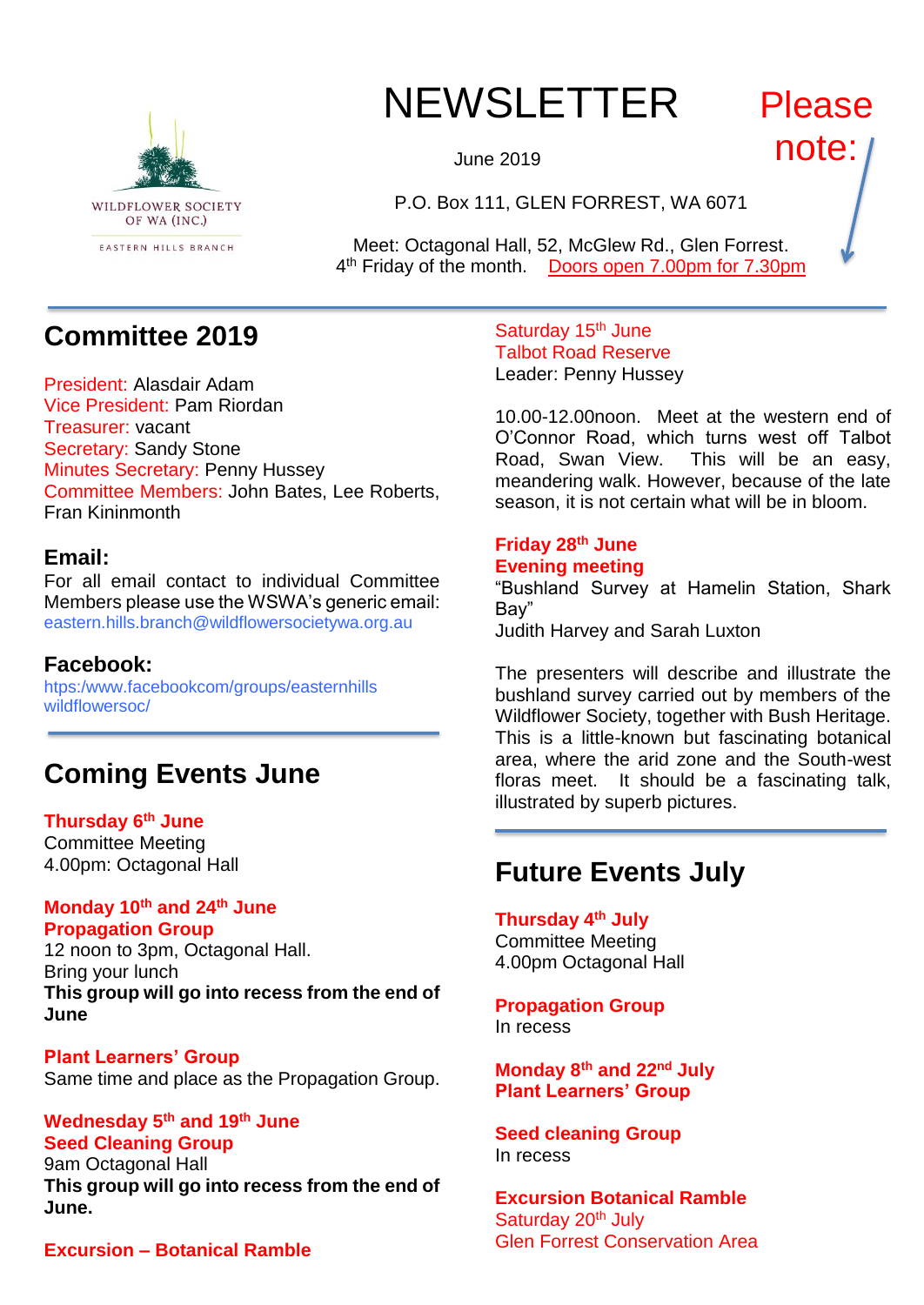10.00-12 noon. Rycroft Road, eastern end. Leader: Joy Collins

#### **Friday 26th July** Evening meeting "Fortescue Wetlands" Mike Lyons

In the Pilbara, the upper Fortescue Valley floodplain has a large number of diverse wetlands, containing unusual biodiversity. Managing them to maintain the flora and fauna presents a unique challenge.

 While the nearby Hamersley Gorges are often visited, these arid area wetlands are not so well known. This should be an extremely fascinating talk.

### **Best wishes to …**

EHB's President, Alasdair Adam, has had his operation and is recovering at home. On behalf of all members, we wish Alasdair a rapid recovery and look forward to seeing him back in action. Best wishes from all of us!

# **REPORTS**

#### **Friday 24 th May Evening meeting "Orchids in strange and Faraway Places"** John Ewing

John Ewing talked about the excitement – and sometimes the frustration – of searching for rare and elusive orchids in out of the way places. Many species grow in swamps or among rocks, or don't always flower every year, in addition to being small, cryptic, and hard to spot. But it makes it all the more exciting when it is found!

 He illustrated his talk with photos of plants and habitat, but was careful not to explain just where the Underground Orchid was found – after eight hours of searching!

 This month the talk was on quite an early date, which might explain why many members forgot that the meeting was on, and so missed an enthusiastic celebration of WA's orchid biodiversity.



Babe-in-a-cradle, *Epiblema grandiflorum*, one of the glorious rare species discussed. Photo, F. Kininmonth

#### **Wednesday 29th May Excursion** AN INTRIGUING VISIT TO THREATED FLORA SEED CENTRE, KENSINGTON

.

A recent visit to the Threatened Flora Seed Centre, housed in the Kieran MacNamara Science Centre, provided a group of our members with an enlightening experience as to the value for our environment of this facilitywhich "provides critical assistance to the survival of plants" which have become at risk in their natural environments. This work is continued in partnership (2001) with the Millennium Seed Bank Project, Royal Botanic Gardens, Kew, UK; at the only such centre in Australia.

Dr Andrew Crawford showed us through the refrigerated storage spaces where firstly the seeds are kept prior to selection, treatment etc. We next viewed, in petri dishes with a neutral agar, particular species' seeds, selected by a staff person. These seeds are kept in another space at 15C until germination takes place. The white radical and green cotyledons are then pricked out and placed in a special seed raising mix until they shoot further. These later move onto KPBG nursery (a school was also assisting with this part of the process) for translocation back into the bush; presumably to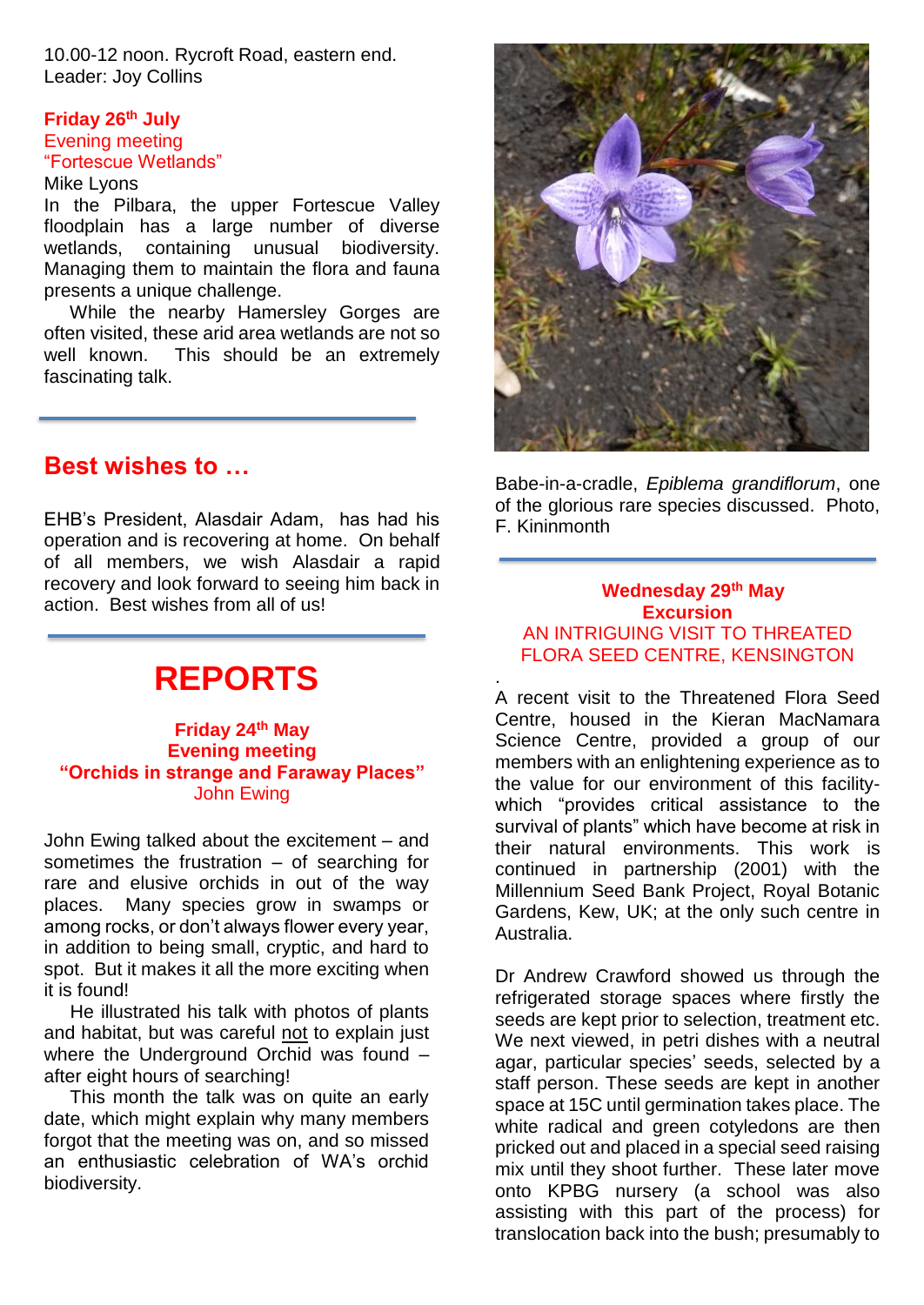areas requiring re-introduction of these either Rare & Endangered or Priority Species.

WHY SAVE SEEDS? Conserving seeds is a means of saving a natural resource in a cost effective and efficient manner by which genetic diversity can be conserved & utilised. "Good quality collections with a broad genetic base are required to reinforce & benefit species survival".

*Fran Kininmonth*

#### **PLANT SALE 2019**

We had yet another successful plant sale on a perfect day. A very big thankyou to all involved; it was pleasing to see so few plants left over at the end of Saturday. We took \$18,000 including a GST component and once the final figures are out, we will make about \$6000 for the branch.



This year to celebrate our success and to thank all the volunteers we held a lunch at the hall.



The plant sale has been going for about 40 years and over the years it has been fine tuned so that

it runs so smoothly. The growers grow the plants, then a multitude of volunteers make labels, package seeds, clean up the garden, prepare and serve food, arrange plants, move trestles, erect marques, take money advise purchasers and clean up! Mitzi and Joy coordinate many of these activities and their contribution was acknowledged. It was a great opportunity for members to socialize. We would love to see this many people at our Friday night talks!

*Pam Riordan*

# **PLANT OF THE MONTH**

*Hakea obtusa*



This plant forms a dense rounded shrub about 2m high and wide. It flowers from June to October. The flowers are white when they first open, then turning pink and finishing a deep red. The three colours appear on the bush all at the same time as successive flowers open.

 The fruit is very knobbly. In old bushes the stem may completely enclose the fruit.

 It grows in loamy clay, gravel and ironstone in full sun and is frost tolerant.

 *Hakea obtusa* is very ornamental and attracts honeyeaters. It is propagated by seed and does well in cultivation.

 Originating from the Ravensthorpe area, including the Fitzgerald River National Park, some nice specimens can be seen locally alongside the path which connects Cockatoo Drive and Great Eastern Highway, Mundaring.

#### *Robyn Rudeforth*

The views and opinions expressed in the articles in this Newsletter are those of the authors and do not necessarily reflect those of the Wildflower Society of Western Australia

l.